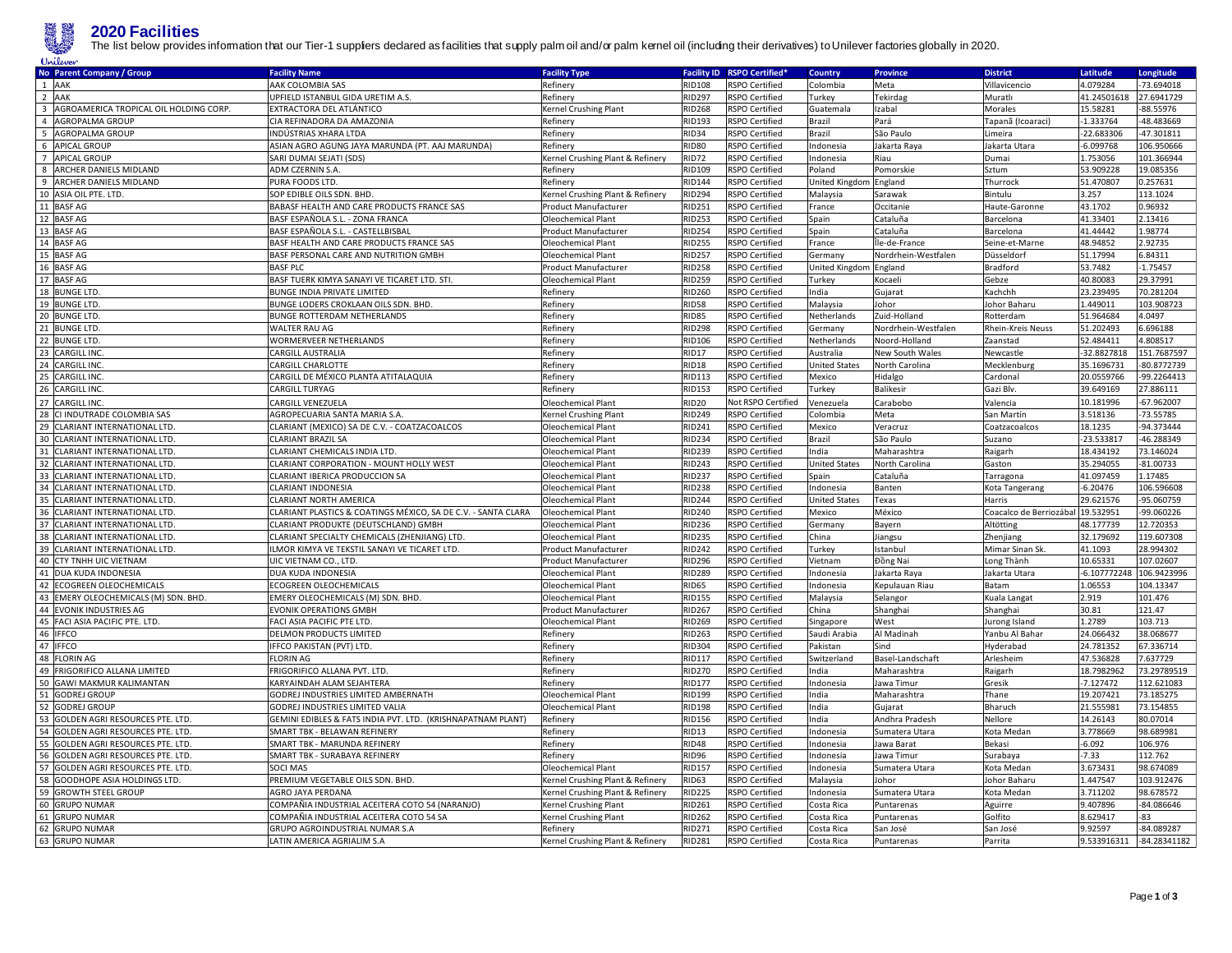

| No Parent Company / Group                   | <b>Facility Name</b>                                   | <b>Facility Type</b>                                         |               | Facility ID RSPO Certified* | <b>Country</b>         | <b>Province</b>                            | <b>District</b>                      | Latitude     | Longitude    |
|---------------------------------------------|--------------------------------------------------------|--------------------------------------------------------------|---------------|-----------------------------|------------------------|--------------------------------------------|--------------------------------------|--------------|--------------|
| 64 GUANGRAO KERUI BIOTECHNOLOGY CO. LTD.    | <b>ESTER QUATS PLANT</b>                               | Oleochemical Plant                                           | <b>RID266</b> | RSPO Certified              | China                  | Shandong                                   | Dongying                             | 37.1018      | 118.4157     |
| 65 GUANGZHOU TINCI MATERIALS TECHNOLOGY CO. | JIUJIANG TINCI MATERIALS TECHNOLOGY CO. LTD.           | Product Manufacturer                                         | <b>RID276</b> | RSPO Certified              | China                  | Jiangxi                                    | Jiujiang                             | 29.771432    | 116.266649   |
| 66 HO TUNG CHEMICAL CORP/ JINTUNG / ZHISENG | ZHISHENG(HUIZHOU)PETROCHEMICALS CORP. LTD.             | Product Manufacturer                                         | <b>RID300</b> | Not RSPO Certified          | China                  | Guangdong                                  | Huizhou                              | 22.7616      | 114.6128     |
| 67 INDOKEMIKA JAYATAMA                      | INDO SUKSES SENTRA USAHA                               | Product Manufacturer                                         | <b>RID176</b> | Not RSPO Certified          | ndonesia               | Banten                                     | Serang                               | $-5.890259$  | 106.071633   |
| 68  INGOBY INVESTMENTS T/A AFRICA PALM      | AFRICA PALM PRODUCTS                                   | Refinery                                                     | <b>RID248</b> | <b>RSPO Certified</b>       | South Africa           | KwaZulu-Natal                              | eThekwini                            | -29.93277    | 30.9663      |
| 69 INNOSPEC LTD.                            | INNOSPEC ACTIVE CHEMICALS LLC - SALISBURY              | Product Manufacturer                                         | <b>RID222</b> | <b>RSPO Certified</b>       | United States          | North Carolina                             | Rowan                                | 35.707       | $-80.4$      |
| 70 INNOSPEC LTD.                            | INNOSPEC ACTIVE CHEMICALS LLC - HIGH POINT             | Product Manufacturer                                         | <b>RID223</b> | RSPO Certified              | <b>United States</b>   | North Carolina                             | Rowan                                | 35.95        | $-80.01$     |
| 71 INNOSPEC LTD.                            | INNOSPEC LTD.                                          | Product Manufacturer                                         | <b>RID224</b> | <b>RSPO Certified</b>       | United Kingdom England |                                            | Cheshire West and Chest 53.282717    |              | $-2.878259$  |
| 72 INNOSPEC LTD.                            | INNOSPEC PERFORMANCE CHEMICALS FRANCE SAS              | Product Manufacturer                                         | <b>RID221</b> | <b>RSPO Certified</b>       | France                 | Normandie                                  | Eure                                 | 49.106522    | 1.455421     |
| 73 INNOSPEC LTD.                            | INNOSPEC PERFORMANCE CHEMICALS ITALIA S.R.L            | Product Manufacturer                                         | <b>RID219</b> | RSPO Certified              | Italy                  | Mantua                                     | Castiglione delle Stiviere 45.396183 |              | 10.4739      |
| 74 INNOSPEC LTD                             | INNOSPEC PERFORMANCE CHEMICALS SPAIN S.L               | Product Manufacturer                                         | <b>RID220</b> | RSPO Certified              | Spain                  | Cataluña                                   | Barcelona                            | 41.337102    | 2.105504     |
| 75 JIANGSU HSINTAI CHEMICAL CO. LTD.        | JIANGSU HSINTAI S&T CHEMICAL S&T CORP. LTD.            | Oleochemical Plant                                           | <b>RID275</b> | <b>RSPO Certified</b>       | China                  | Jiangsu                                    | Taizhou                              | 32.136389    | 119.945556   |
| 76 JINTUNG PETROCHEMICAL CORPORATION LTD.   | ANHUI JINTUNG FINE CHEMICAL CORPORATION LTD.           | Product Manufacturer                                         | <b>RID203</b> | RSPO Certified              | China                  | Anhui                                      | Maanshan                             | 31.752707    | 118.505949   |
| 77 KAMANI OIL INDUSTRIES PRIVATE LIMITED    | AAK KAMANI PVT. LTD.                                   | Refinery                                                     | <b>RID247</b> | RSPO Certified              | India                  | Maharashtra                                | Raigarh                              | 18.772424    | 73.309513    |
| 78 KAO GROUP                                | KAO (TAIWAN) CORPORATION                               | Oleochemical Plant                                           | <b>RID209</b> | <b>RSPO Certified</b>       | Taiwan                 | Taiwan                                     | <b>Hsinchu County</b>                | 24.864783    | 121.004785   |
| 79 KAO GROUP                                | KAO CHEMICAL CORPORATION SHANGHAI                      | Oleochemical Plant                                           | <b>RID208</b> | RSPO Certified              | China                  | Shanghai                                   | Shanghai                             | 31.039327    | 121.390552   |
| 80 KAO GROUP                                | KAO CORPORATION KASHIMA PLANT                          | Oleochemical Plant                                           | <b>RID205</b> | RSPO Certified              | Japan                  | Ibaraki                                    | Kamisu                               | 35.891225    | 140.676092   |
| 81 KAO GROUP                                | KAO CORPORATION KAWASAKI PLANT                         | Oleochemical Plant                                           | <b>RID204</b> | RSPO Certified              | Japan                  | Kanagawa                                   | Kawasaki                             | 35.533166    | 139.767859   |
| 82 KAO GROUP                                | KAO CORPORATION S.A. MOLLET PLANT                      | Oleochemical Plant                                           | <b>RID212</b> | RSPO Certified              | Spain                  | Cataluña                                   | Barcelona                            | 41.53        | 2.215787     |
| 83 KAO GROUP                                | KAO CORPORATION S.A. OLESA PLANT                       | Oleochemical Plant                                           | <b>RID211</b> | <b>RSPO Certified</b>       | Spain                  | Cataluña                                   | Barcelona                            | 41.554321    | 1.880526     |
| 84 KAO GROUP                                | KAO CORPORATION WAKAYAMA PLANT                         | Oleochemical Plant                                           | <b>RID206</b> | RSPO Certified              | Japan                  | Wakayama                                   | Wakayama                             | 34.214384    | 135.151363   |
| 85 KAO GROUP                                | KAO INDONESIA CHEMICALS                                | Oleochemical Plant                                           | <b>RID207</b> | RSPO Certified              | Indonesia              | Jawa Barat                                 | Karawang                             | $-6.38006$   | 107.293967   |
| 86 KAO GROUP                                | KAO INDUSTRIAL (THAILAND) CO. LTD.                     | Oleochemical Plant                                           | <b>RID210</b> | <b>RSPO Certified</b>       | Thailand               | Chon Buri                                  | Muang Chon Buri                      | 13.43629     | 101.028116   |
| 87 KAPACHIM                                 | <b>KAPACHIM SA</b>                                     | Product Manufacturer                                         | <b>RID277</b> | RSPO Certified              | Greece                 | Thessaly and Central Greece Central Greece |                                      | 38.310411    | 23.616728    |
| 88 KARYA SERASI JAYA ABADI                  | KARYA SERASI JAYA ABADI                                | Kernel Crushing Plant                                        | <b>RID312</b> | Not RSPO Certified          | Indonesia              | Sumatera Utara                             | Serdang Bedagai                      | 3.34228      | 99.22248     |
| 89 KUALA LUMPUR KEPONG BHD.                 | DR. W. KOLB NEDERLAND B.V.                             | Oleochemical Plant                                           | <b>RID265</b> | RSPO Certified              | Netherlands            | Noord-Brabant                              | Moerdijk                             | 51.673063    | 4.559203     |
| 90 KUALA LUMPUR KEPONG BHD.                 | <b>KLK EMMERICH GMBH</b>                               | Oleochemical Plant                                           | <b>RID39</b>  | RSPO Certified              | Germany                | Nordrhein-Westfalen                        | Kleve                                | 51.833458    | 6.23611      |
| 91 KUALA LUMPUR KEPONG BHD.                 | <b>KLK TENSACHEM SA</b>                                | Oleochemical Plant                                           | <b>RID279</b> | RSPO Certified              | Belgium                | Wallonie                                   | Liège                                | 50.602496    | 5.554503     |
| 92 KUALA LUMPUR KEPONG BHD.                 | KL-KEPONG OLEOMAS SDN. BHD.                            | Oleochemical Plant                                           | <b>RID40</b>  | RSPO Certified              | Malaysia               | Selangor                                   | Klang                                | 2.973055     | 101.333736   |
| 93 KUALA LUMPUR KEPONG BHD.                 | KSP MANUFACTURING SDN. BHD.                            | Oleochemical Plant                                           | <b>RID161</b> | RSPO Certified              | Malaysia               | Selangor                                   | Gombak                               | 3.281748     | 101.521719   |
| 94 KUALA LUMPUR KEPONG BHD                  | PALMAMIDE SDN. BHD.                                    | Oleochemical Plant                                           | <b>RID218</b> | RSPO Certified              | Malaysia               | Selangor                                   | Gombak                               | 3.281748     | 101.521719   |
| 95 KUALA LUMPUR KEPONG BHD.                 | PALM-OLEO (KLANG) SDN. BHD.                            | Oleochemical Plant                                           | <b>RID56</b>  | RSPO Certified              | Malaysia               | Selangor                                   | Klang                                | 3.07478      | 101.458962   |
| 96 KUALA LUMPUR KEPONG BHD.                 | PALM-OLEO SDN. BHD.                                    | Oleochemical Plant                                           | <b>RID57</b>  | RSPO Certified              | Malaysia               | Selangor                                   | Gombak                               | 3.282337     | 101.51753    |
| 97 KUALA LUMPUR KEPONG BHD                  | TAIKO PALM-OLEO (ZHANGJIAGANG) CO. LTD.                | Oleochemical Plant                                           | RID97         | RSPO Certified              | China                  | Jiangsu                                    | Suzhou                               | 31.974492    | 120.470606   |
| 98 LA FABRIL SA                             | AGRICOLA EL NARANJO SA                                 | Refinery                                                     | <b>RID42</b>  | RSPO Certified              | Ecuador                | Manta                                      | Parroquia Los Esteros                | $-0.994801$  | $-80.690511$ |
| 99 LAM SOON GROUP                           | LAM SOON EDIBLE OIL SDN BHD.                           | Refinery                                                     | <b>RID44</b>  | RSPO Certified              | Malaysia               | Johor                                      | Johor Baharu                         | 1.449279     | 103.90727    |
| 100 MEWAH OILS & FATS PTE. LTD.             | MEWAH OILS SDN BHD - PORT KLANG - SELANGOR             | Refinery                                                     | <b>RID126</b> | <b>RSPO Certified</b>       | Malaysia               | Selangor                                   | Klang                                | 2.9690632    | 101.3268673  |
| 101 MUSIM MAS HOLDINGS PTE. LTD.            | INTI BENUA PERKASATAMA - LUBUK GAUNG                   | Kernel Crushing Plant & Refinery                             | <b>RID121</b> | RSPO Certified              | Indonesia              | Riau                                       | Dumai                                | 1.748872     | 101.371094   |
| 102 MUSIM MAS HOLDINGS PTE. LTD.            | MUSIM MAS - BATAM                                      | Refinery                                                     | <b>RID128</b> | <b>RSPO Certified</b>       | Indonesia              | Kepulauan Riau                             | Batam                                | 1.07457      | 104.134      |
| 103 MUSIM MAS HOLDINGS PTE. LTD.            | MUSIM MAS - BELAWAN                                    | Refinery                                                     | <b>RID69</b>  | RSPO Certified              | Indonesia              | Sumatera Utara                             | Kota Medan                           | 3.782778     | 98.69839     |
| 104 MUSIM MAS HOLDINGS PTE. LTD.            | MUSIM MAS - KIM II                                     | Oleochemical Plant                                           | <b>RID71</b>  | RSPO Certified              | Indonesia              | Sumatera Utara                             | Kota Medan                           | 3.67178      | 98.6841      |
| 105 MUSIM MAS HOLDINGS PTE. LTD.            | WIRA INNO MAS PADANG                                   | Kernel Crushing Plant & Refinery                             | <b>RID140</b> | RSPO Certified              | Indonesia              | Sumatera Barat                             | Padang Panjang                       | $-0.473798$  | 100.373472   |
| 106 NANJING HUASHI CHEMICAL CO. LTD.        | NANJING HUASHI NEW MATERIAL CO. LTD.                   | Product Manufacturer                                         | <b>RID283</b> | <b>RSPO Certified</b>       | China                  | Jiangsu                                    | Nanjing                              | 32.2797      | 118.8368     |
| 107 NATIONAL CO FOR SULPHUR PRODUCTS        | NATIONAL COMPANY FOR SULPHUR PRODUCTS                  | Product Manufacturer                                         | <b>RID284</b> | Not RSPO Certified          | Saudi Arabia           | Ar Riyad                                   | New Industrial Area                  | 24.5         | 46.93        |
| 108 NATURACEITES SA                         | REFINADORA ESCUINTLA                                   | Refinery                                                     | <b>RID164</b> | RSPO Certified              | Guatemala              | Escuintla                                  | Escuintla                            | 14.277       | $-90.791$    |
| 109 NIMIR GROUP                             | NIMIR INDUSTRIAL CHEMICALS LTD.                        | Oleochemical Plant                                           | <b>RID232</b> | RSPO Certified              | Pakistan               | Punjab                                     | Sheikhupura                          | 31.608       | 73.889       |
| 110 OKTA PALM OIL                           | OKTA PALM OIL                                          | Kernel Crushing Plant                                        | <b>RID227</b> | Not RSPO Certified          | Indonesia              | Sumatera Utara                             | Deli Serdang                         | 3.531838     | 98.80415     |
| 111 OLENEX HOLDING B.V.                     | OLENEX EDIBLE OILS B.V.                                | Refinery                                                     | <b>RID131</b> | RSPO Certified              | Netherlands            | Zuid-Holland                               | Rotterdam                            | 51.886       | 4.329        |
| 112 OLENEX HOLDING B.V.                     | OLENEX EDIBLE OILS GMBH - BRAKE                        | Refinery                                                     | <b>RID132</b> | RSPO Certified              | Germany                | Niedersachsen                              | Wesermarsch                          | 53.346104    | 8.492367     |
| 113 OLENEX HOLDING B.V.                     | OLENEX EDIBLE OILS GMBH - WERK NOBLEE - SEEHAFENSTRAßE | Refinery                                                     | <b>RID134</b> | RSPO Certified              | Germany                | Hamburg                                    | Hamburg                              | 53.472114    | 9.963924     |
| 114 OXITENO                                 | CAMAÇARI                                               | Product Manufacturer                                         | <b>RID167</b> | RSPO Certified              | Brazil                 | Bahia                                      | Camaçari                             | $-12.656$    | $-38.329$    |
| 115 OXITENO                                 | GUADALAJARA                                            | Product Manufacturer                                         | <b>RID172</b> | RSPO Certified              | Mexico                 | Jalisco                                    | Tlaquepaque                          | 20.582       | $-103.285$   |
| 116 OXITENO                                 | OLEOQUIMICA                                            | Oleochemical Plant                                           | <b>RID166</b> | RSPO Certified              | Brazil                 | Bahia                                      | Camaçari                             | $-12.650518$ | -38.329831   |
| 117 OXITENO                                 | TREMEMBE                                               | Product Manufacturer                                         | <b>RID168</b> | RSPO Certified              | Brazil                 | São Paulo                                  | Tremembé                             | $-22.969$    | $-45.557$    |
| 118 PCC EXOL                                | ETS-1                                                  | Oleochemical Plant                                           | <b>RID174</b> | RSPO Certified              | Poland                 | <b>Brzeg Dolny</b>                         | Henryka Sienkiewicza                 | 51.272609    | 16.73148     |
| 119 PCC EXOL                                | $ETS-2$                                                | Oleochemical Plant                                           | <b>RID217</b> | RSPO Certified              | Poland                 | <b>Brzeg Dolny</b>                         | Henryka Sienkiewicza                 | 51.272609    | 16.73148     |
| 120 PERMATA HIJAU GROUP                     | NAGAMAS PALMOIL LESTARI                                | Refinery                                                     | <b>RID142</b> | Not RSPO Certified          | Indonesia              | Riau                                       | Dumai                                | 1.686        | 101.451      |
| 121 PERMATA HIJAU GROUP                     | PELITA AGUNG AGRINDUSTRI                               | Kernel Crushing Plant & Refinery &<br><b>Biodiesel Plant</b> | <b>RID143</b> | RSPO Certified              | Indonesia              | Riau                                       | Bengkalis                            | 1.428        | 101.188      |
| 122 PERMATA HIJAU GROUP                     | NUBIKA JAYA                                            | Kernel Crushing Plant & Refinery                             | <b>RID291</b> | RSPO Certified              | Indonesia              | Sumatera Utara                             | Labuhanbatu Selatan                  | .946916667   | 100.1006667  |
| 123 PERMATA HIJAU GROUP                     | PERMATA HIJAU PALM OLEO BELAWAN                        | Refinery                                                     | <b>RID308</b> | RSPO Certified              | Indonesia              | Sumatera Utara                             | Kota Medan                           | 3.780972222  | 98.69386111  |
| 124 PERMATA HIJAU GROUP                     | PERMATA HIJAU PALM OLEO KIM                            | Kernel Crushing Plant                                        | <b>RID309</b> | RSPO Certified              | Indonesia              | Sumatera Utara                             | Deli Serdang                         | 3.658944444  | 98.69341667  |
| 125 PTPN III                                | <b>SEI MANGKEI</b>                                     | Kernel Crushing Plant                                        | <b>RID196</b> | RSPO Certified              | Indonesia              | Sumatera Utara                             | Simalungun                           | 3.13077      | 99.343861    |
|                                             |                                                        |                                                              |               |                             |                        |                                            |                                      |              |              |